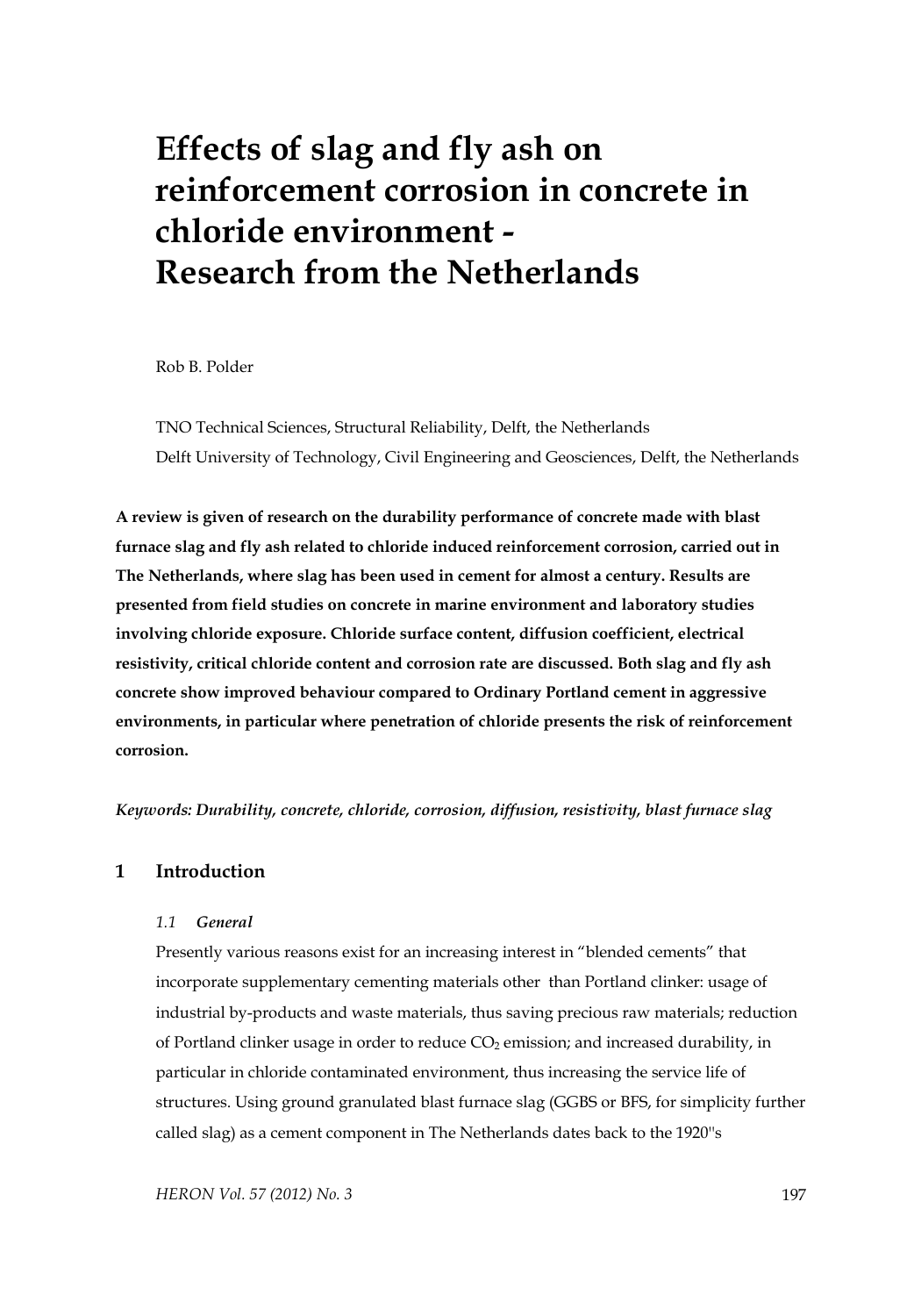[Heinemann & Nijland 2009]. Later, pulverised fuel ash or *fly ash* from powder coal fired power stations has become increasingly used in cement. Both slag and fly ash concrete showed improved durability behaviour compared to ordinary Portland cement in aggressive environments, in particular where penetration of chloride presents the risk of reinforcement corrosion. After briefly relating the history of slag use in The Netherlands, this paper focuses on research carried out in the Netherlands on slag and fly ash with regard to chloride transport and reinforcement corrosion, both in the field and in the laboratory.

#### *1.2 History of slag and fly ash use in concrete in the Netherlands*

This brief historical overview is based on [Bijen 1996, Gaal 2004, Heinemann & Nijland 2009]. Slag cement production started in Germany in 1888, from which slag cement was imported. Between 1919 and 1930 slag cement was used for building the North Sea canal locks at IJmuiden; testing showed the good resistance to sea water. In 1931 a slag cement plant was established at IJmuiden in collaboration between steel and cement producers. The regulations issued between 1912 and 1962 reflect the changing attitude towards slag use in concrete. In the regulations for reinforced concrete of 1912 [GBV 1912], slag was prohibited in concrete; in GBV 1918 high slag percentages (70 - 85%) were prohibited in reinforced concrete, but cement with a maximum of 30% slag (Iron Portland cement) was not mentioned, but it was not prohibited. Since 1930 using slag cement was only allowed if client and contractor agreed so in advance; this remained the position in the 1930, 1940 and 1952 regulations. In the 1962 code the choice of cement type was free; it was stated that slag cement has better characteristics in aggressive environment than Portland cement. In 1984, slag cement was recommended and Portland was discouraged for use in aggressive environments [VB 1974/1984]. The 1986 concrete technology standard [VBT 1986], in which environmental (exposure) classes were introduced, recommended using slag cement with high sulfate resistance, i.e. with at least 65% slag, for marine environment. What is now called CEM III/B 42.5 LH HS (or most recently: SR), in the Netherlands with about 70% slag, became the dominant cement type in the 1970s. In The Netherlands, about 10 million cubic metres of slag cement concrete are produced annually, in particular for concrete cast in situ. The low heat of hydration is seen as a major advantage with regard to early age cracking. Fly ash has been used since the 1980s, either as factory produced CEM II/B-V or as mixtures of CEM I with fly ash, both typically with about 27% of clinker replacement.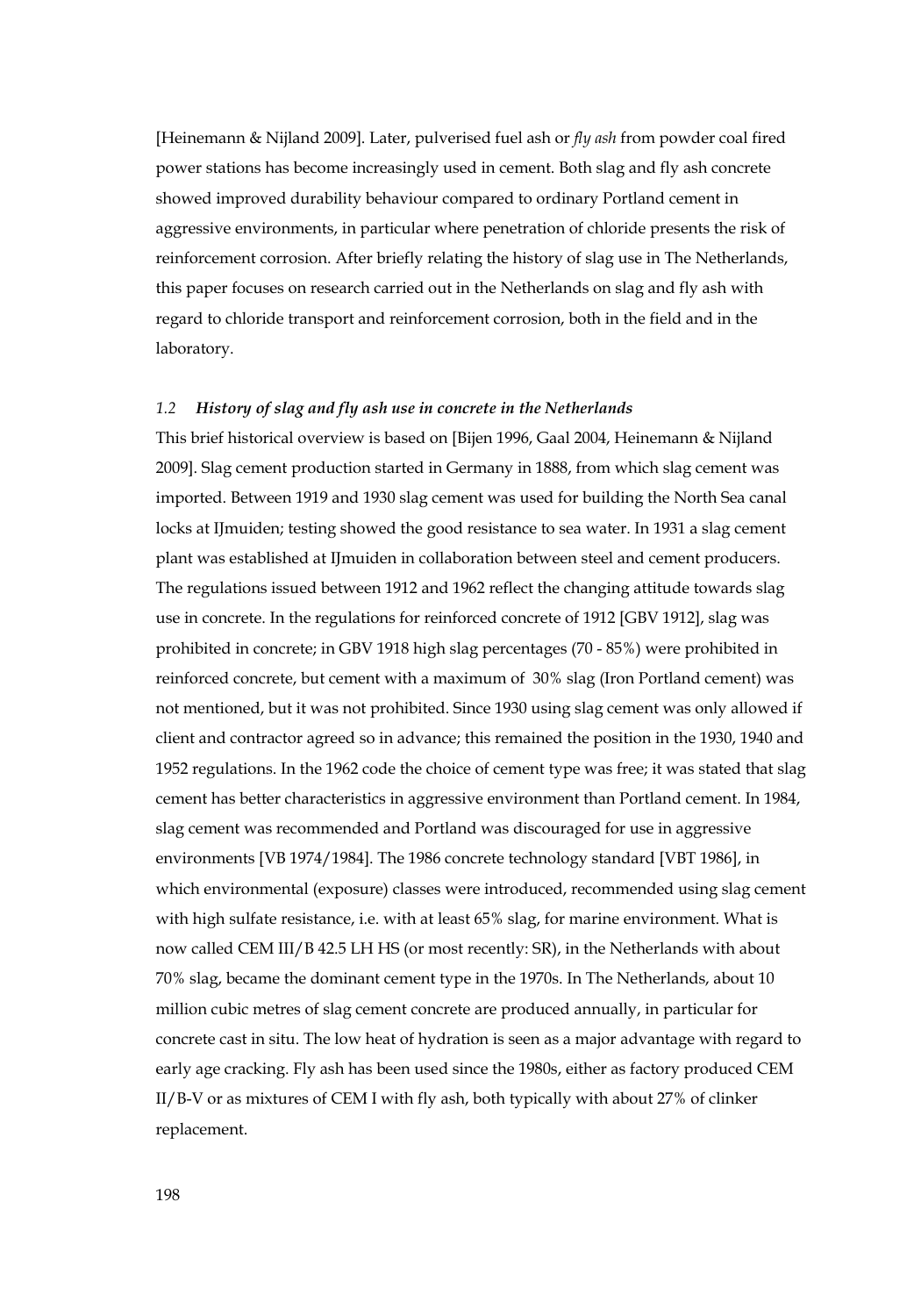Traditionally slag and fly ash were intermixed (and in case of slag also interground) with clinker in the cement plant and sold as "cements", with dedicated amounts of calcium sulfate. The manufacturer would carefully compose these products to have similar 28 day strength as Portland cement, typically with 32.5 or 42.5 MPa of (mortar) compressive strength. In the 1990s CEM III/A 52.5 N was introduced, with 52 - 57% slag, aimed at the precast industry, with increased early strength. Slag cements contain typically 0.6% of  $Na_2O_{eq}$ . Recently, separate slag for addition to Portland cement in the concrete mixing plant has become available (regulated by a certification scheme [BRL 9340 2003].

Since the 1990s, The Ministry of Infrastructure regulations require concrete based on cements with at least 50% slag or 25% fly ash (for precast concrete only), among others for preventing deleterious ASR [ROK 1.0 2011]. Concerns arose from finding damage due to ASR [Heijnen & Larbi 1999, Nijland & Siemes 2002], upon which a Recommendation for prevention was issued, that was later updated [CUR38 1994, CUR89 2002]. All these studies and regulations recommend use of slag cement to prevent ASR. For reference to practice in other countries, traditional concrete compositions for aggressive environments (XD, XS) typically involve about 340 kg cement per cubic meter, a target w/b of 0.43 and rounded siliceous aggregate of 32 mm maximum size.

## **2 Slag cement research related to chloride penetration and corrosion**

A lot of independent research has been devoted to slag cement in concrete and its durability over the last 40 years, both in the field and in the laboratory. Here the focus is on chloride and corrosion related research carried out in The Netherlands. This is not intended to play down the importance of pioneering work elsewhere in the laboratory [Page et al. 1991] and studies based on field exposure [Bamforth & Chapman-Andrews 1994, Bamforth 1994, Bamforth 1997]. In the 1970s durability was investigated of structures in marine environment [Wiebenga 1980]. Slag cement concrete appeared to perform very well, with hardly any visible corrosion in about 50 structures up to 63 years of age. Carbonation was found to be 5 mm or less in the large majority. Five structures were cored and chloride profiles determined. Chloride diffusion coefficients were found to be lower for slag cement than for Portland cement, by a factor of 10 to 16 [Bijen 1996]. Exposure for 16 years of concrete prisms submerged in the North Sea showed that slag cement had much lower chloride penetration than Portland cement concrete [Polder & Larbi 1995]. Results from chloride profile analysis and electrical resistivities are reported in Table 1. An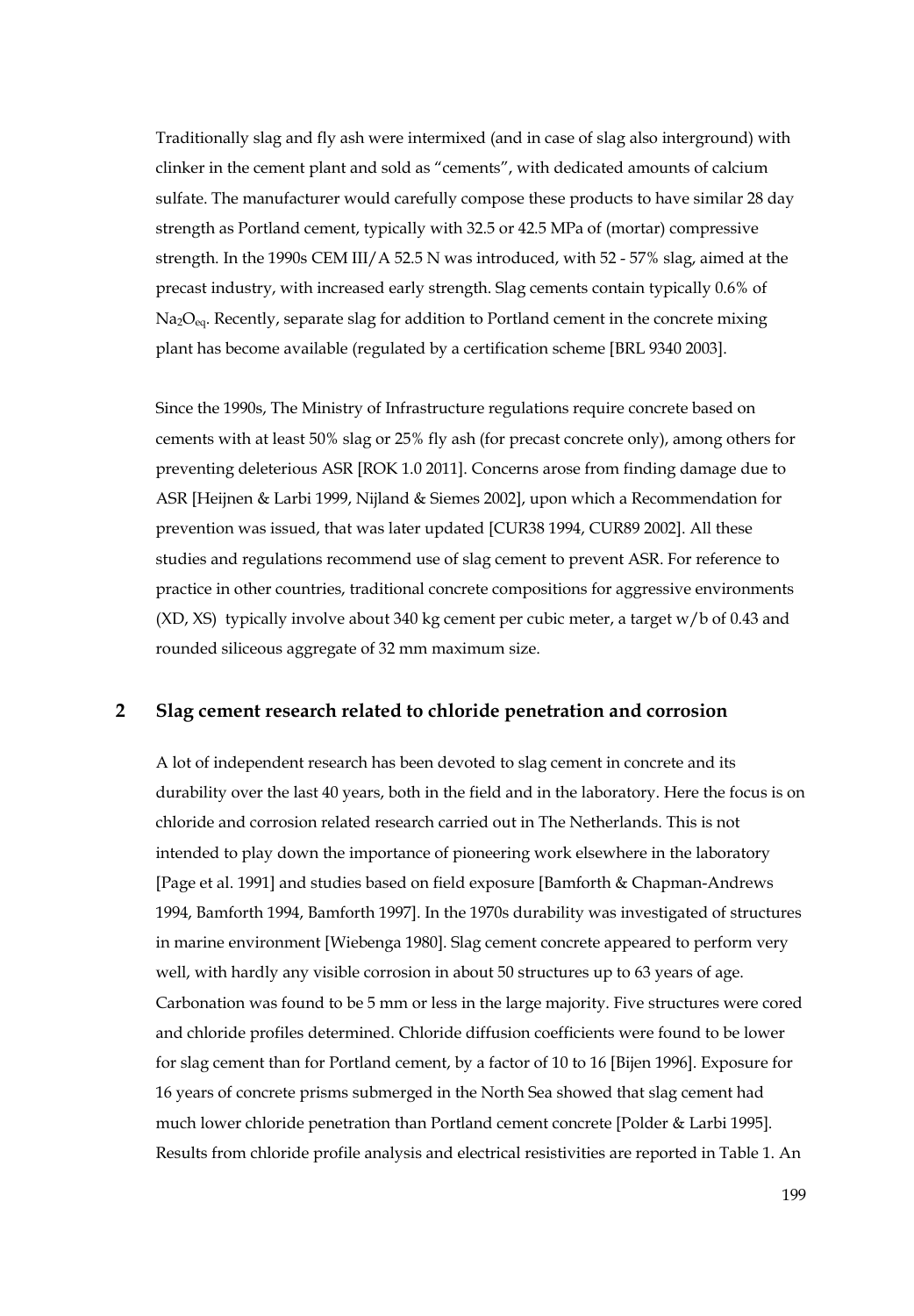overview was published including examples of slag in structures in the Middle East, underpinning its durability [Bijen 1996]. In depth investigation in the early 2000s of six marine structures of up to 40 years of age showed that chloride penetration was consistently slow in slag structures [Polder & Rooij 2005]. An overview of results from chloride penetration profile fitting the error function solution of Fick's second law of diffusion is given in Table 2.

*Table 1: Chloride diffusion coefficients and surface contents from profile fitting to prisms submerged for 16 years in the North Sea [Polder & Larbi 1995]* 

|                                           | CEM I       | CEM III/B    | note                           |
|-------------------------------------------|-------------|--------------|--------------------------------|
| DCI (*10 <sup>12</sup> m <sup>2</sup> /s) | $1 - 3$     | 0.3          | CEM I: depending on $w/c$ ,    |
|                                           |             |              | curing and age at start of     |
|                                           |             |              | exposure                       |
| Cs (% by mass of cement)                  | $3.5 - 5$   | $2.5 - 5$    | depending on curing and age at |
|                                           |             |              | start of exposure              |
| Resistivity $(\Omega m)$                  | $120 - 155$ | $400 - 1000$ | depending on curing and age at |
|                                           |             |              | start of exposure; CEM I       |
|                                           |             |              | depending on $w/c$             |

*Table 2: Overview of chloride penetration results from six marine structures [Polder & Rooij 2005]* 

| Structure, age | DC <sub>1</sub>                  | Cs                    | note                        |
|----------------|----------------------------------|-----------------------|-----------------------------|
| (year)         | $(10^{12} \text{ m}^2/\text{s})$ | (% by mass of cement) |                             |
| Pier, 40       | $0.14 - 0.28$                    | 3                     | CEM I, low $w/c$ ; higher   |
|                |                                  |                       | splash zone, sheltered from |
|                |                                  |                       | rain                        |
| Pier, 40       | 0.33                             | 3                     | CEM III/B, higher splash    |
|                |                                  |                       | zone, sheltered from rain   |
| Barrier, 40    | 0.12                             | 2.8                   | CEM III/B; lower splash     |
|                |                                  |                       | zone                        |
| Barrier, 20    | 0.24                             | $2.2 - 5$             | $CEM III/B$ ; Cs depends on |
|                |                                  |                       | height above sea level      |
| 3 harbour      | $0.12 - 0.19$                    | $3 - 4$               |                             |
| quays,         |                                  |                       |                             |
| $20 - 33$      |                                  |                       |                             |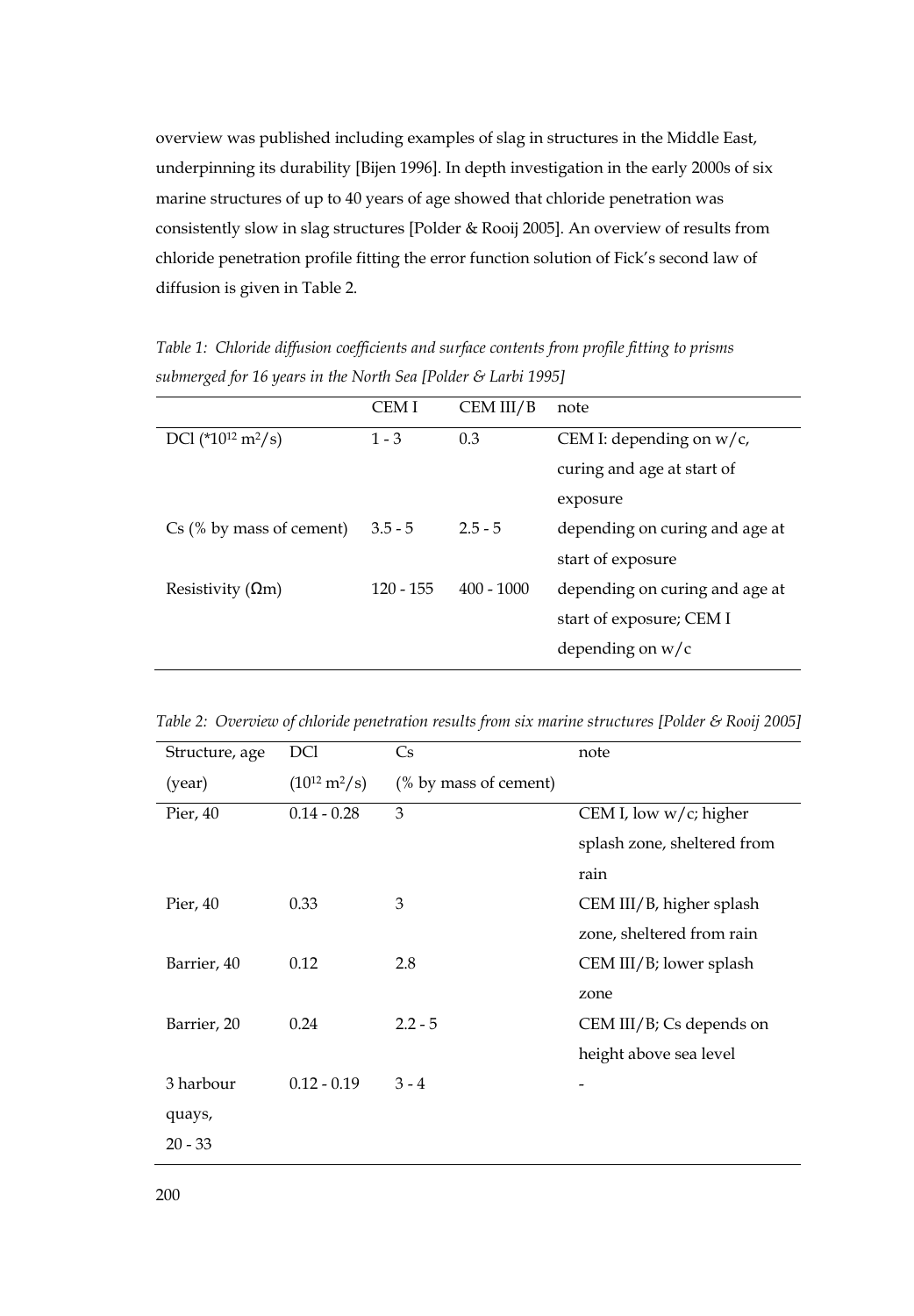In the laboratory, various durability and corrosion related properties of slag cement concrete have been investigated since the 1980s, including electrical resistivity [Polder & Ketelaars 1991, Osterminski et al. 2012] and its relationship to chloride transport [Polder 1997], corrosion rates with mixed in chloride [Fiore et al. 1996] or penetrated chloride [Polder & Peelen 2002], see also [Bertolini & Polder 1997, Bertolini et al. 2004]. Cubes with embedded electrodes were cast in 1989 and resistivity was measured over the years. Slag cement consistently showed a higher resistivity than Portland cement, and slag resistivity appears to continue increasing for over more than a decade. For more details see [Osterminski et al. 2012]. Prisms with embedded steel electrodes were cast in 1998 with four binder types (Portland, Portland fly ash, slag and composite cement, with slag and fly ash) and three  $w/c's$  (0.40 – 0.55). They were subjected to half a year of cyclic wetting with salt solution and drying, simulating de-icing salt exposure. Subsequently, they were stored in wet and semi-dry environment and outdoors for two more years. Steel potential, corrosion rate (by linear polarisation resistance) and resistivity were monitored. Chloride profiles were determined after half a year and after 2.5 years and fitted. Chloride surface contents and diffusion coefficients are shown in Figure 1 [Polder & Peelen 2002, Polder 2000]. Exposure was continued since 2004 on an open roof and resistivity was again measured in 2010 [Pacheco et al. 2012]. Development of resistivity over 11 years is shown in Figure 2. Summarising this laboratory research, slag cement concrete was shown to have higher electrical resistivity and lower corrosion rates than Portland cement concrete under comparable conditions of chloride and moisture. The higher electrical resistivity of slag cement concrete correlated with lower chloride diffusion coefficients.

In the 1990s, a practical accelerated test method for chloride penetration was developed in Scandinavia, NTBuild 492 or Rapid Chloride Migration test, RCM [NTBuild 492 1999, Tang & Nilsson 1992, Tang 1996, Tang & Sørensen 2001]. This method was adopted as an important element of service life evaluation and a method for quality control based on resistivity was proposed [DuraCrete 2000]. Parallel development of probabilistic service life modelling will not be addressed here [DuraCrete 2000, Gehlen 2000]. However, the combination of rapid chloride migration testing and quantitative service life design requirements stimulated testing of large numbers of concrete compositions. Concrete with various binders was tested for RCM at ages up to 3 years [Visser & Polder 2006]. Dutch regulations committee CUR VC81 collected about 500 test results obtained from a wide range of concrete compositions used in the field, a.o. in the Green Heart tunnel [Rooij et al. 2007]. They were among others analysed for the influence of w/b, see Figure 3. In the typical range of w/b's from 0.40 to 0.55, slag cement concrete has a considerably lower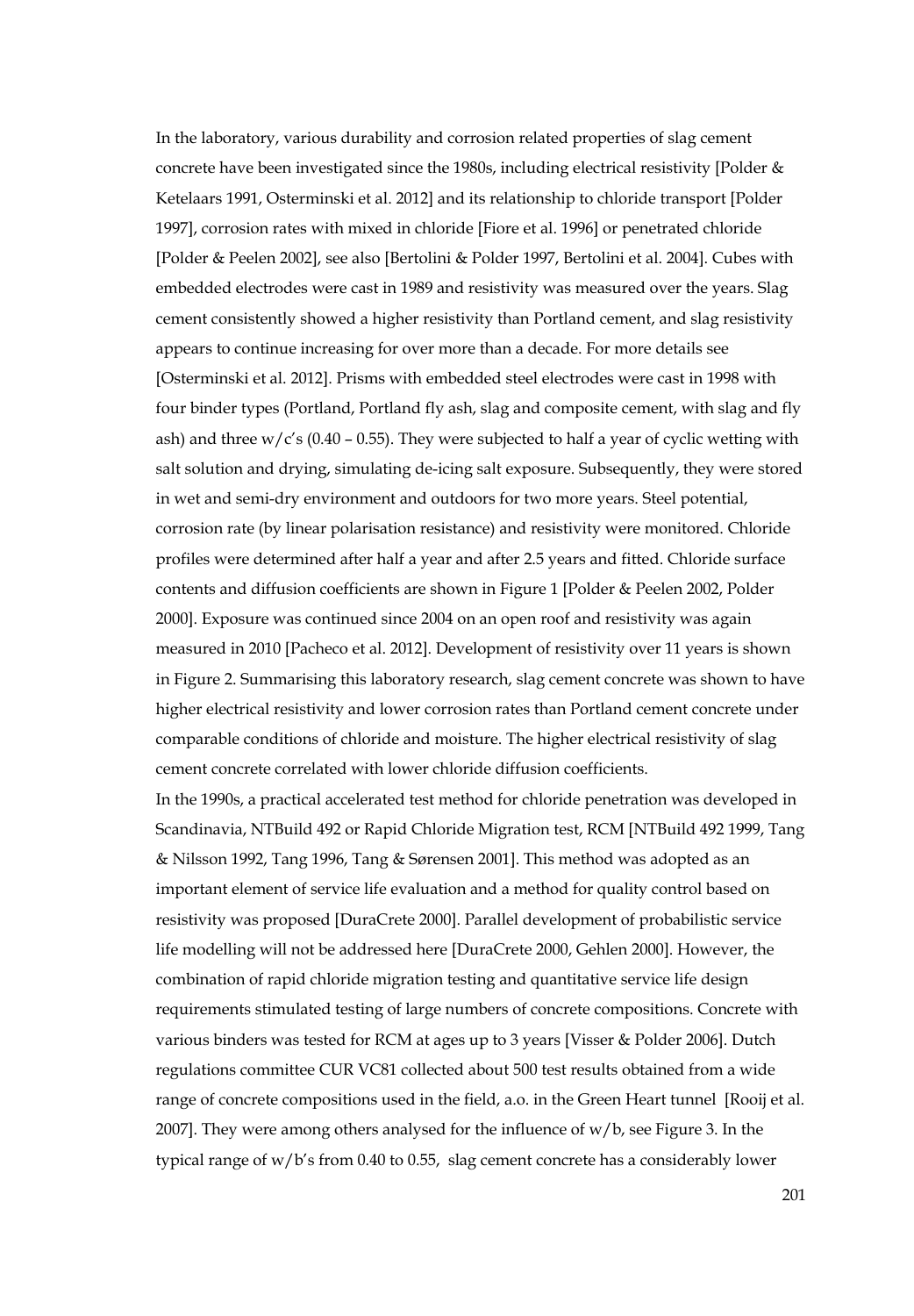

*Figure 1: Chloride surface contents (top) and diffusion coefficients (bottom) after 26 weeks salt solution/drying cycles in concrete prisms [Polder & Peelen 2002, Polder 2000] Note: CEM I 0.55 Deff is out of scale; value approx. 140·10 -12 m2/s* 



*Figure 2: Electrical resistivity of concrete with four binders and w/c 0.45 during outdoor exposure from 1 week until 11 years of age, after [Polder & Peelen 2002, Polder 2000 Pacheco et al. 2012] Note: Y-axis log scale*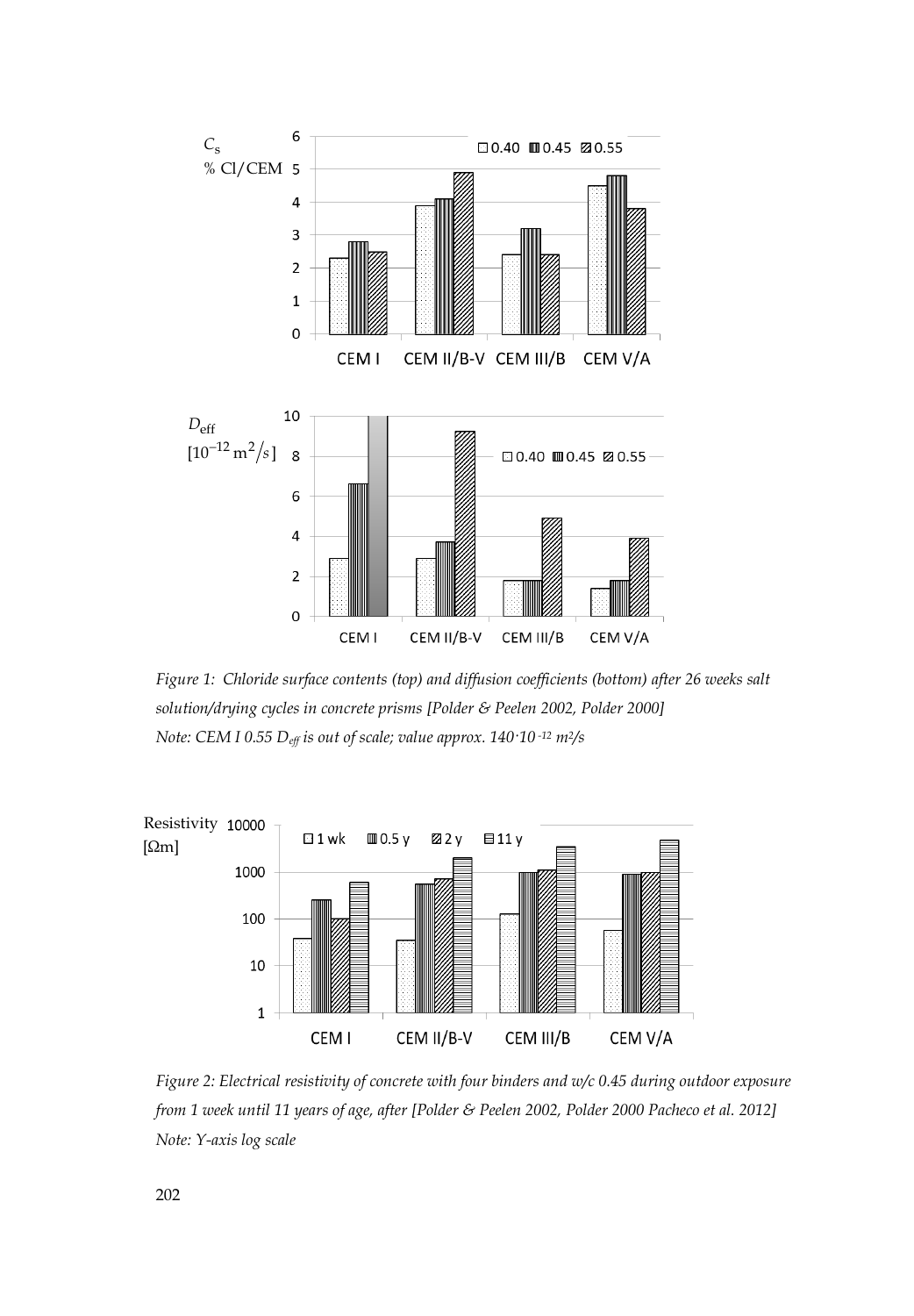chloride migration coefficient than Portland cement concrete. Further analysis showed that there is a linear relationship between w/b and chloride migration coefficient, with a slope and intercept that strongly depend on binder type. The dependency of the migration coefficient on w/b is much smaller for slag cement concrete than for Portland cement [Polder et al. 2010, Polder et al. 2011, Wegen et al XX]. Similar dependencies on w/b were found in Scandinavia [Frederiksen et al. 1997] and Germany [Gehlen 2000]. This implies that small deviations from the target w/b have a small effect on the migration coefficient for slag cement concrete, making it more tolerable for production related fluctuations. The results were used to underpin a Guideline for simplified (semi-probabilistic) service life design in XS/XD environment [Polder et al. 2010, Polder et al. 2011, Wegen et al 2012].



*[Polder et al. 2010, Polder et al. 2011, Wegen et al. 2012]* 

From further analysis of the database, the time dependency of migration coefficients was shown to depend on the binder type. For ages between 28 days and three years, migration coefficients showed exponential decrease with a high exponent for fly ash binder; an intermediate value for slag binder and a relatively low exponent for Portland cement. Similar results were found by [Bamforth 1994, Gehlen 2000].

A concern with regard to slag cement may be its relatively slow early hydration, as a more porous microstructure at early age may be a disadvantage when the concrete is exposed to chloride at earlier ages than 28 days, as is usually assumed. Recent work has clarified this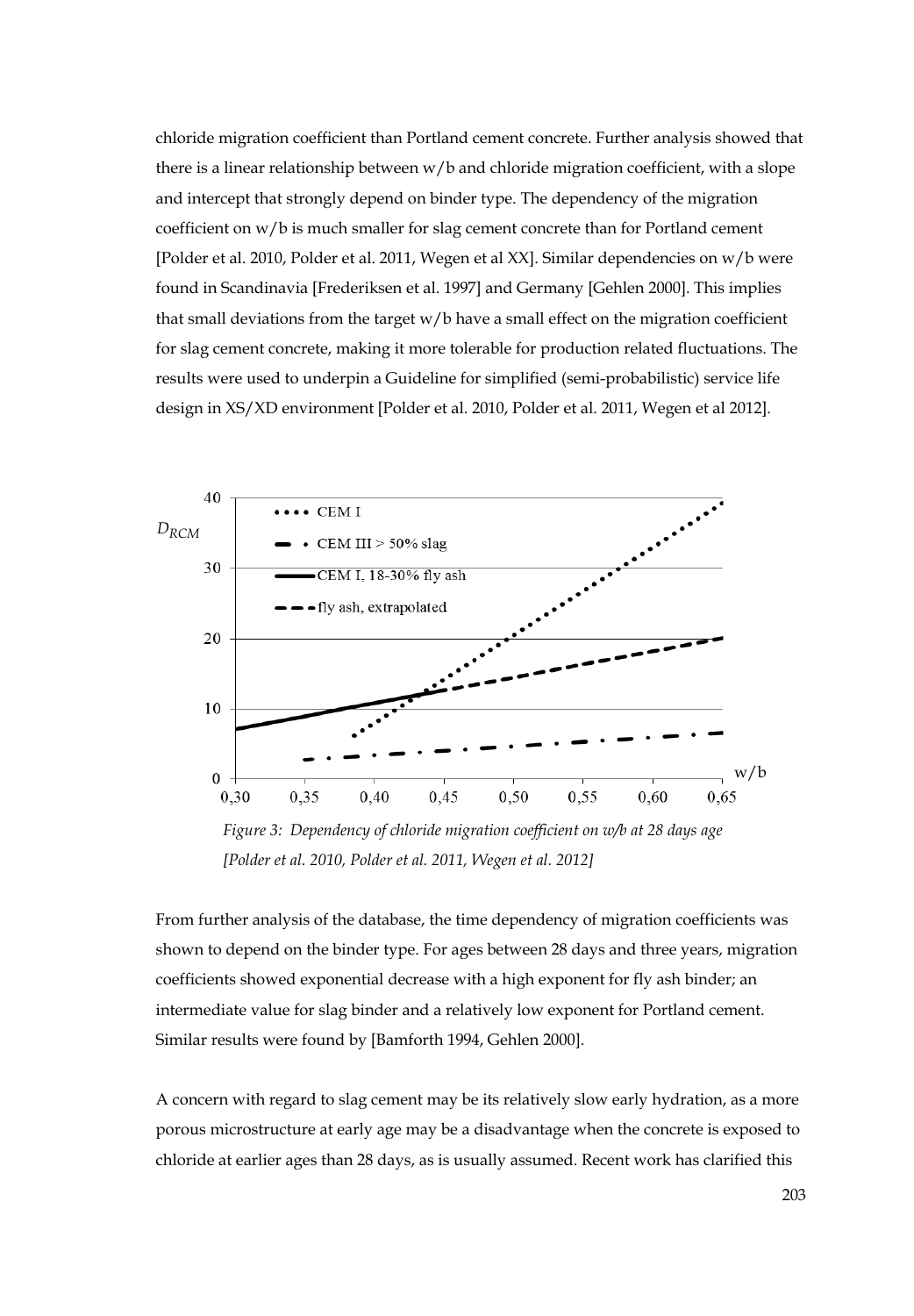issue: it appears that up to seven days the diffusion coefficient for chloride in slag cement mortar is higher than for Portland cement mortar, but from then on progressively becomes much lower as shown in Figure 4. Modelling has shown that the effect of exposure to chloride at one day age compared to 28 days for a total exposure period of 50 years is very small [Caballero et al. 2010, Caballero et al. 2012]. Over 50 years, chloride penetration is much lower for slag cement than for Portland cement in a comparable situation.



*Figure 4: Chloride migration coefficient for Portland and slag cement mortar between one and 28 days age; Note: Y-axis log scale [29]* 

With service life modelling as the objective, questions regarding the critical chloride content arose. The case for slag concrete has not been clarified completely, but present limited information suggests that critical chloride levels in slag cement concrete are similar to those in Portland cement concrete [Breit 1998, Polder 2009]. In the experiments with salt/drying exposure described above [Polder & Peelen 2002], steel potentials were used to determine initiation of corrosion. As multiple steel bars were subjected to the same chloride content, the probability of corrosion initiation could be determined [Polder 2009]. Subsequent evaluation of the relationship between the probability of corrosion and the chloride content at the depth of the steel bars showed that the critical chloride content depended most strongly on w/b. It did not significantly depend on binder type. It was also observed that the corrosion rate of steel bars, after corrosion had initiated and with similar chloride contents, was lower in slag cement concrete than in Portland cement concrete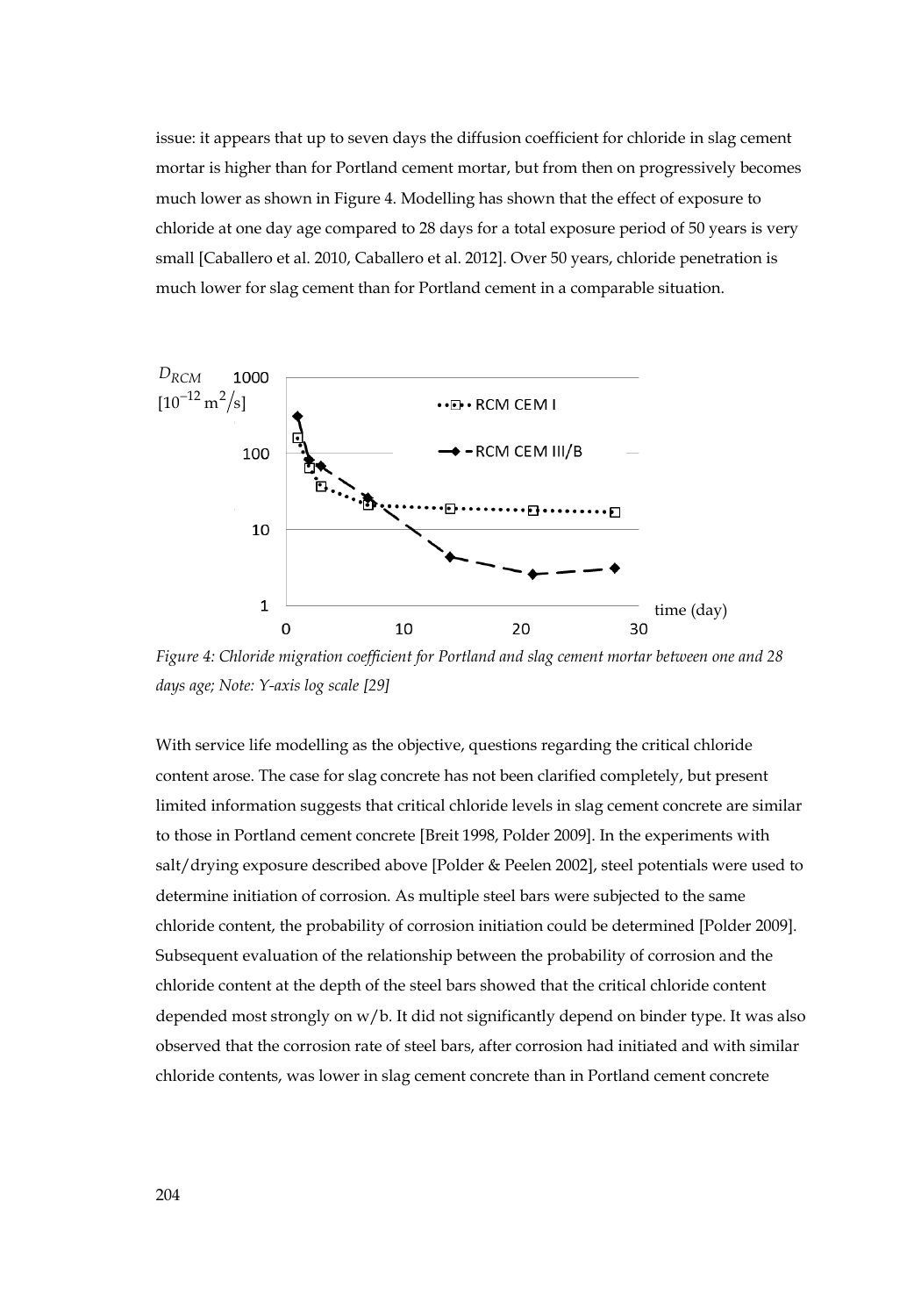# **3 Fly ash research related to chloride penetration and corrosion**

Research on fly ash parallel to that mentioned for slag has been conducted in The Netherlands since the 1990s. In the study mentioned above high resistivities and low corrosion rates were found for CEM II/B-V concrete with 27% fly ash, see Figure 2 [Polder & Peelen 2002]. This is the typical fly ash replacement level applied, both intermixed in the cement plant in CEM II/B-V as in mixes with fly ash addition to CEM I in the concrete plant. Chloride diffusion may be relatively high at 28 days, but progressively becomes much lower over say up to one year, approaching that of slag cement. Fly ash hydration is slower than slag hydration, requiring up to several months to fully develop its beneficial effects, including high resistivity [Polder & Peelen 2002, Pacheco et al. 2012]. Fly ash diffusion coefficient dependency on  $w/b$  (note: counting all fly ash as binder) is intermediate between slag and Portland cement [Polder et al. 2010, Polder et al. 2011, Wegen et al 2012] as shown in Figure 3. A recent study exploring extremely low clinker contents showed that with 250 kg "binder" per cubic meter with 30 to 70% fly ash of total binder, relatively low diffusion coefficients could be obtained at one year age [Valcke et al. 2010, Valcke et al. 2012]. Such concretes, however, are very sensitive to poor curing, as they carbonate rather quickly and show increased freeze-thaw damage if not hydrated properly, that is, by long wet curing.

Although studied much less, Dutch work on "ternary" blends of slag and fly ash and of fly ash and silica fume may provide additional data. Concretes made with so-called composite cements, CEM V/A (S-V), containing c. 25% slag and c. 25% fly ash, were found to produce low chloride migration coefficients and high resistivity, see Figures 1 and 2 [Polder & Peelen 2002, Pacheco et al. 2012]. In the 1990s a mix with 10% fly ash and 5% silica fume was studied for chloride diffusion (by immersion) and resistivity: it produced low diffusion and high resistivity values [Polder 1996, Polder 1997]. It approached the behaviour of classic slag cement concrete. In these respects, it performed particularly better than a mix with 5% silica fume (to Portland cement) only.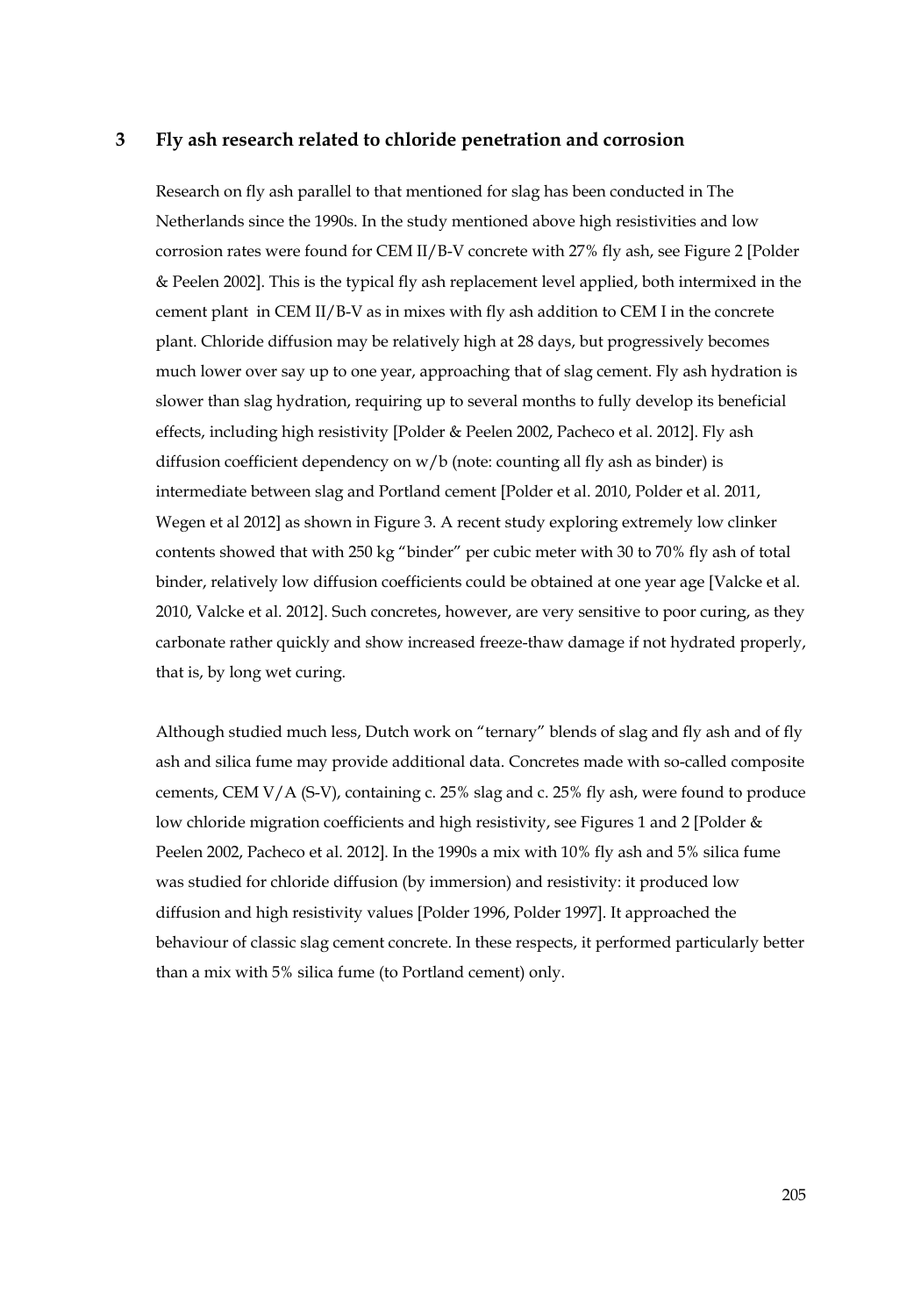#### **4 Summary and conclusions**

Studies of concrete in the field in marine environment on structures up to 60 years of age and several decades of laboratory work have shown that concrete made with cement that contains about 70% of blast furnace slag (nowadays termed CEM III/B LH SR) shows excellent behaviour with respect to chloride penetration and reinforcement corrosion. In comparative studies it was observed that chloride penetration in Portland cement concrete was deeper and faster. Chloride profile analysis revealed that chloride surface contents were similar, but diffusion coefficients were consistently lower for slag cement than for Portland cement. The decrease over time of apparent diffusion coefficients in slag cement is stronger than in Portland cement concrete. Slag cement concrete has a higher electrical resistivity and lower corrosion rate after depassivation. Slag cement hydration is slower than Portland cement hydration, but from about seven days age on chloride migration is slower in the former than in the latter. Similarly, cement with moderate fly ash replacement of Portland clinker shows lower diffusion coefficients and higher resistivities than Portland cement, in particular after a few months of hydration. Composite cements with slag and fly ash at about 25% clinker replacement each behave similarly. Critical (corrosion initiating) chloride contents appear comparable for all cement types mentioned. Summarising, replacement of clinker by slag at high levels (50 – 70%) and fly ash at intermediate levels (20 – 30%) produces high chloride penetration resistance and high electrical resistivity, overall decreasing the risk of corrosion in chloride contaminated environments.

## **References**

- Bamforth, P.B., Chapman-Andrews, J., "Long term performance of RC elements under UK coastal conditions", Proceedings, International Conference on Corrosion and Corrosion Protection of Steel in Concrete, ed. R.N. Swamy, Sheffield Academic Press, 24-29 July, 1994, pp. 139-156.
- Bamforth, P.B., "Admitting that chlorides are admitted", *Concrete*, November/December 1994, pp. 18-21.
- Bamforth, P.B., "Corrosion of reinforcement in concrete caused by wetting and drying cycles in chloride-containing environments - Results obtained from RC blocks exposed for 9 years adjacent to bridge piers on the A19 near Middlesborough", Taywood Engineering Ltd report PBB/BM/1746, 1997.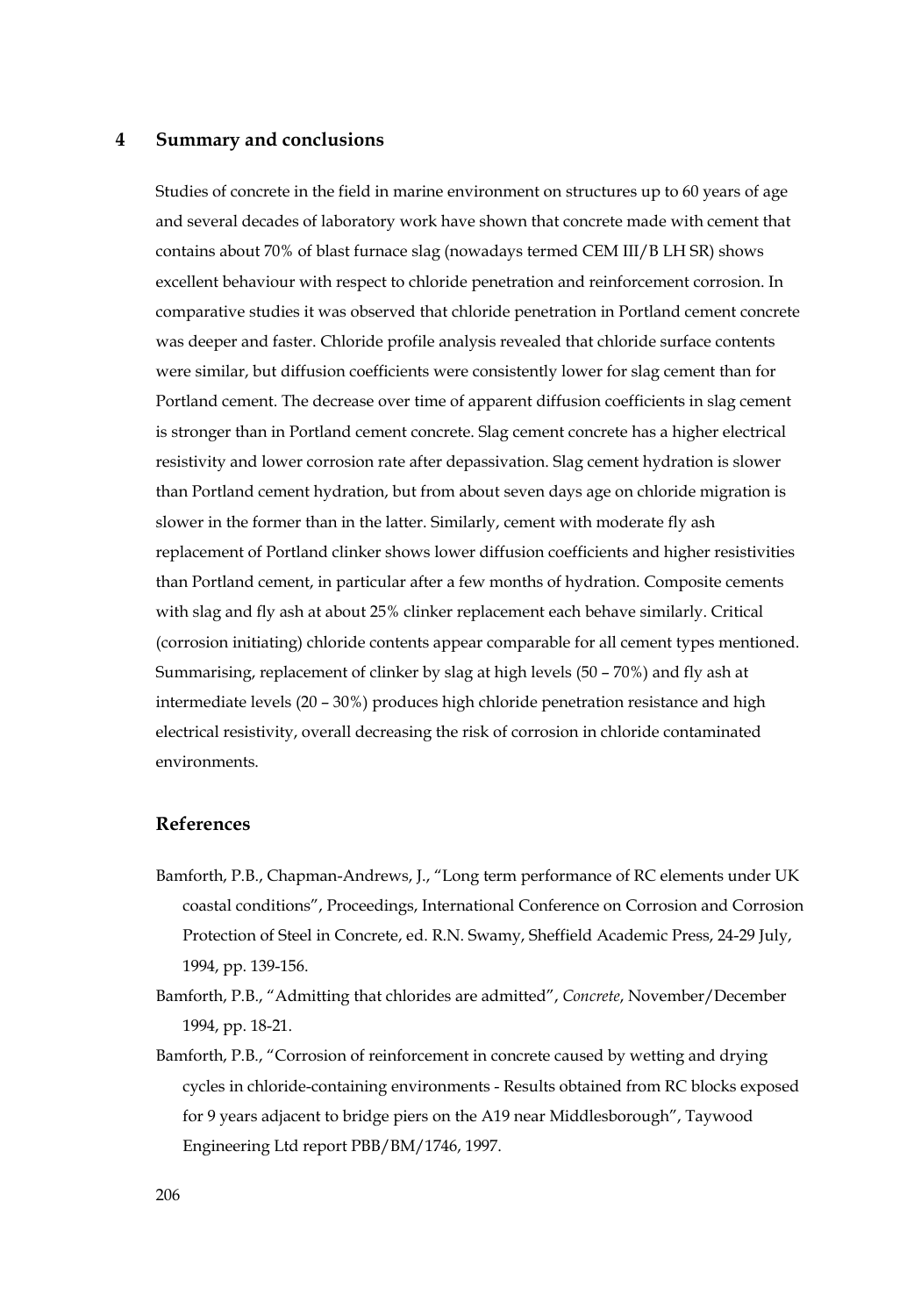- Bertolini, L., Polder, R.B., "Concrete resistivity and reinforcement corrosion rate as a function of temperature and humidity of the environment", TNO report 97-BT-R0574, 1997, 85 pp.
- Bertolini, L., Elsener, B., Pedeferri, P., Polder, R.B., "*Corrosion of Steel in Concrete: Prevention, Diagnosis, Repair*", Wiley-VCH Verlag GmbH & Co. KGaA, Weinheim, ISBN 3-527- 30800-8, 2004, 392 pp.
- Bijen, J.M.J.M., "Blast Furnace Slag Cement for Durable Marine Structures", Stichting Betonprisma, Den Bosch, The Netherlands, 1996, 62 pp.
- Breit, W., "Critical chloride content Investigations of steel in alkaline chloride solutions", *Materials and Corrosion*, Vol. 49, 1998, pp. 539 – 550.
- BRL 9340. "Combinatie van gemalen gegranuleerde hoogovenslak en portlandcement voor toepassing als bindmiddel in beton." BMC, Gouda, 2003. (Combination of ground granulated blast furnace slag and Portland cement for binders in concrete), in Dutch
- Caballero, J., Polder, R.B., Leegwater, G., Fraaij, A., "Chloride penetration into cementitious mortar at early age", Proceedings, 2nd International Conference on Service Life Design, Delft, Eds. K. van Breugel, Guang Ye, Yong Yuan, 2010, pp. 65-72
- Caballero, J., Polder, R.B., Leegwater, G., Fraaij, A.L.A., "Chloride penetration into cementitious mortar at early age", *HERON*, Vol. 57 (2012) No. 3, pp. 185-196.
- CUR38, "Measures to prevent damage of concrete by alkali-silica reaction (ASR)", CUR Recommendation 38, CUR, Gouda, 1994, 8 pp.
- CUR89, "Measures to prevent damage of concrete by alkali-silica reaction (ASR)", CUR Recommendation 89, CUR, Gouda, 2002, pp. in Dutch
- DuraCrete R17, "DuraCrete Final Technical Report", Document BE95-1347/R17, The European Union – Brite EuRam III, DuraCrete – Probabilistic Performance based Durability Design of Concrete Structures, CUR, Gouda, 2000, pp. 139.
- Fiore, S., Polder, R.B., Cigna, R., "Evaluation of the concrete corrosivity by means of resistivity measurements", Proceedings, Fourth International Symposium on Corrosion of Reinforcement in Concrete Construction, eds. C.L. Page, P.B. Bamforth, J.W. Figg, Society of Chemical Industry, Cambridge, UK, 1-4 July, 1996, pp. 273-282.
- Frederiksen, J.M., Sørensen, H.E., Andersen, A., Klinghoffer, O., "The effect of the w/c ratio on chloride transport into concrete – immersion, migration and resistivity tests", HETEK report no. 54, Danish Road Directorate, Copenhagen, ISBN 87-7492-735-8, 1997, 93 pp.
- Gaal, G.C.M., "*Prediction of Deterioration of concrete bridges*", Ph.D. thesis, Delft University Press, Delft, 2004, 146 pp.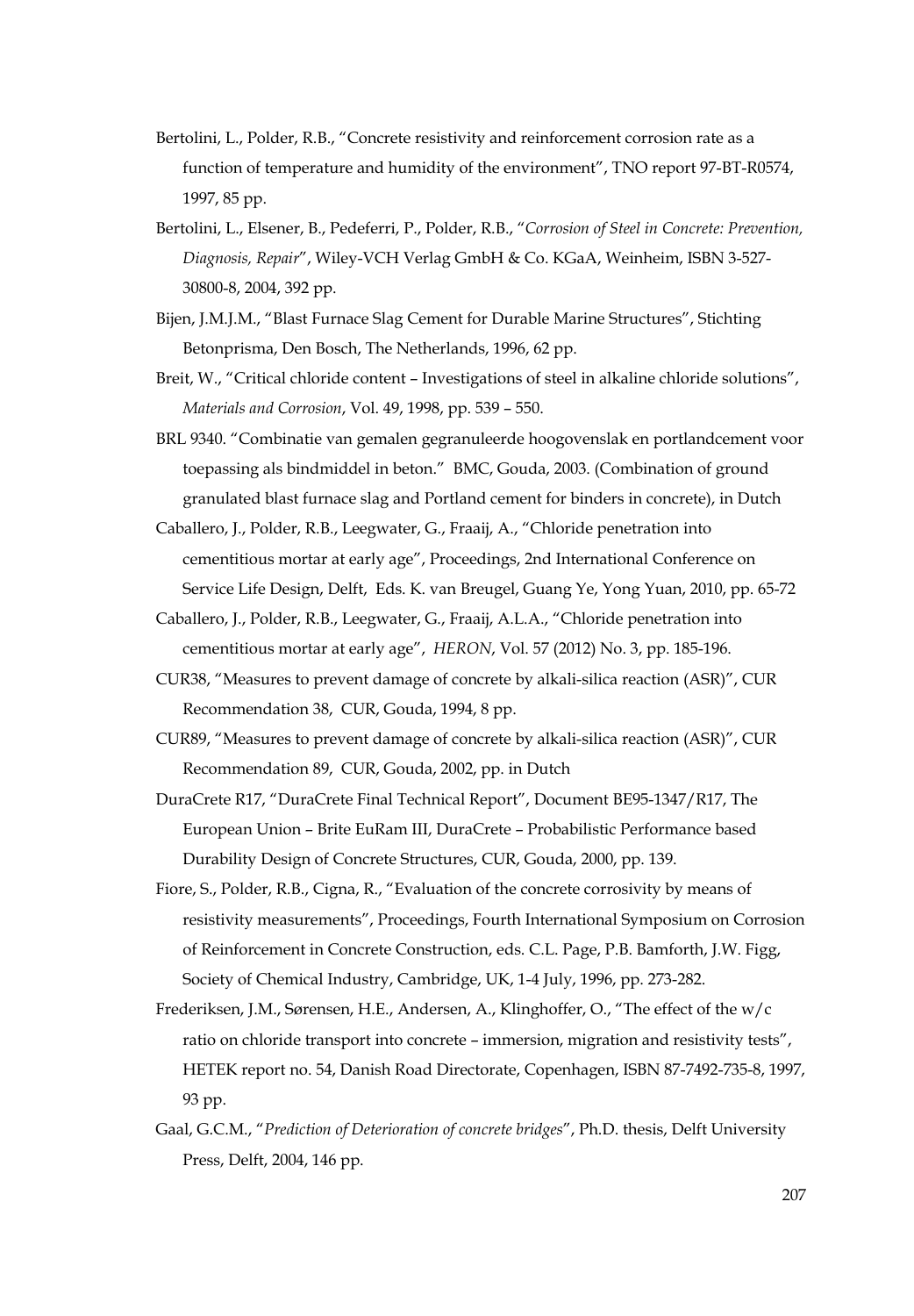- GBV 1918, A.A. van der Vooren, "Gewapend Betonvoorschriften, Tweede druk", L.J. Veen, Amsterdam, 1918, (Regulations for reinforced concrete, Second Edition) in Dutch
- Gehlen, C., "Probabilistische Lebensdauerbemessung von Stahlbetonbauwerken", Deutscher Ausschuss für Stahlbeton, Vol. 510, Berlin, 2000, 106 pp.
- Heinemann, H.A., Nijland, T.G., "Concrete in the Netherlands: Historic use of components and conservation", Proceedings of the 3rd International Congress on Construction History, Cottbus, 2009, 791-797.
- Heijnen, W.M.M., Larbi, J.A., "Preventive Measures against Concrete Damage to ASR in The Netherlands: current state of affairs", *HERON*, Vol. 44 (1999), No. 4 , pp. 285-298.
- Nijland, T.G., Siemes, A.J.M., "Alkali-silica reaction in The Netherlands: Experiences and current research", HERON, Vol. 47, no. 2, 2002, 81-85.
- Nijland, T.G. & Heinemann, H.A., "Beton, een materiaalgeschiedenis vanuit de componenten". Praktijkreeks Cultureel Erfgoed 4(12), 2008, 28 pp. (Concrete, a material history from the components) in Dutch
- NTBuild 492 , "Concrete, mortar and cement-based repair materials: Chloride migration coefficient from non-steady-state migration experiments", NORDTEST, Espoo, 1999
- Osterminski, K., Polder, R.B., Schiessl, P., "Long term electrical resistivity of concrete", *HERON*, Vol. 57 (2012) No. 3, pp. 211-230.
- Pacheco, J., Morales- Nápoles, O., Polder, R.B., "Statistical analysis of electrical resistivity as a tool for estimating cement type of 12-year-old concrete specimens", International Conference on Concrete Repair, Rehabilitation and Retrofitting III, Alexander et al. (eds.), Taylor & Francis, London, ISBN 978-0-415-89952-9, 2012, pp. 701-706.
- Page, C.L., Short, N. R., El Tarras, A., "Diffusion of chloride ions in hardened cement paste", *Cement and Concrete Research*, Vol. 11, 1981, pp. 395-406.
- Polder, R.B., Ketelaars, M.B.G., "Electrical resistance of blast furnace slag cement and ordinary Portland cement concretes", Proceedings, International Conference Blended Cements in Construction, Sheffield, ed. R.N. Swamy, Elsevier, 1991, pp. 401-415.
- Polder, R.B., Larbi, J.A., "Investigation of concrete exposed to North Sea water submersion for 16 years", *HERON*, Vol. 40 (1995) No. 1, pp. 31-56.
- Polder, R.B., "The influence of blast furnace slag, fly ash and silica fume on corrosion of reinforced concrete in marine environment", *HERON*, Vol. 41 (1996) No. 4, pp. 287- 300.
- Polder, R.B., "Chloride diffusion and resistivity testing of five concrete mixes for marine environment", Proceedings, RILEM. International Workshop on Chloride Penetration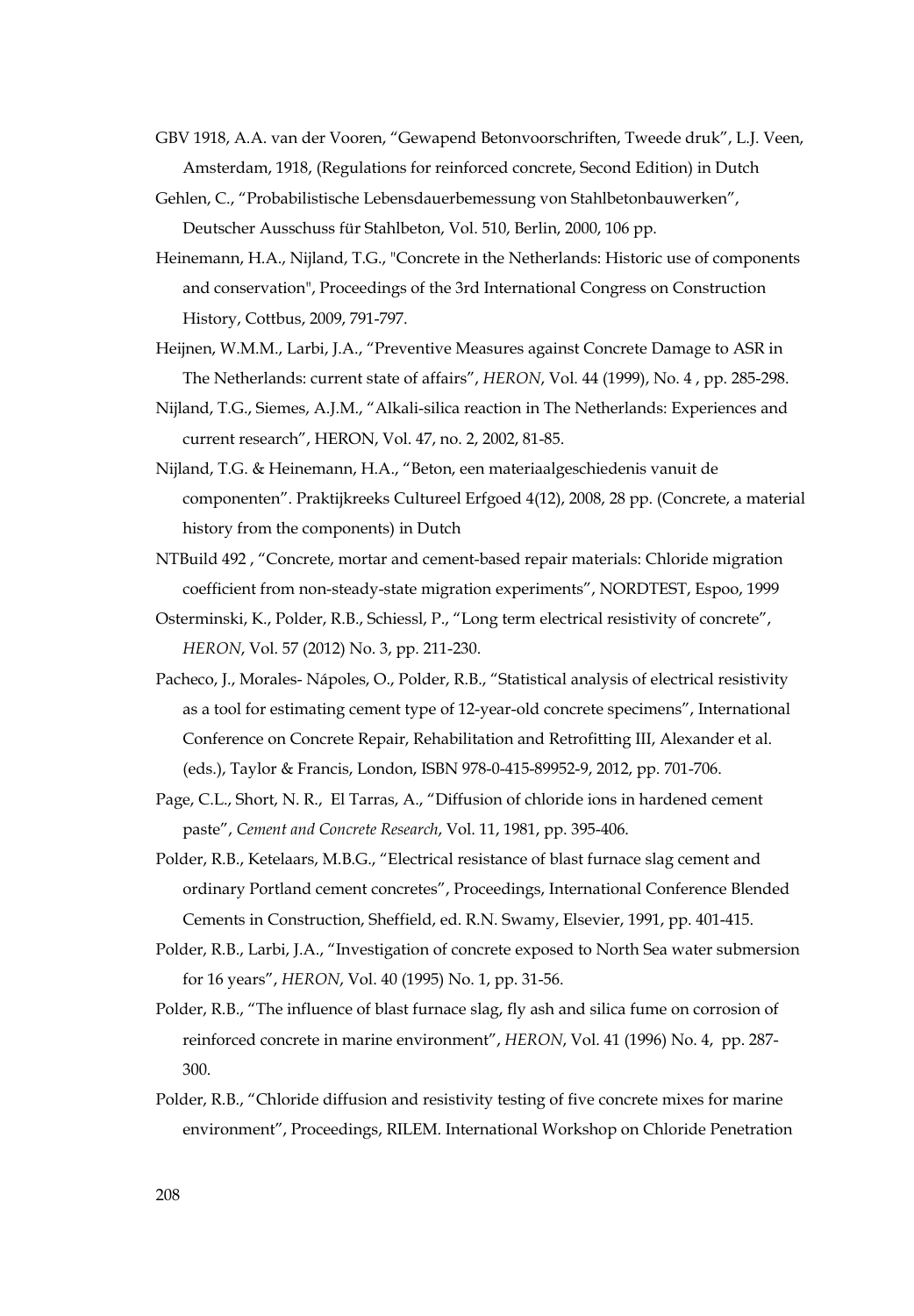into Concrete, St-Remy-les-Chevreuses, October 15-18, 1995, Eds. L.-O. Nilsson, P. Ollivier, RILEM, 1997, pp. 225-233.

- Polder, R. B., "Simulated de-icing salt exposure of blended cement concrete chloride penetration", Proceedings, 2nd International RILEM Workshop Testing and Modelling the Chloride Ingress into Concrete, C. Andrade, J. Kropp, Eds., PRO 19, RILEM Publications, 2000, pp. 189-202.
- Polder, R.B., Peelen, W.H.A., "Characterisation of chloride transport and reinforcement corrosion in concrete under cyclic wetting and drying by electrical resistivity", *Cement & Concrete Composites*, Vol. 24, 2002, pp. 427-435.
- Polder, R.B., Rooij, M.R. de, "Durability of marine concrete structures field investigations and modelling", *HERON*, Vol. 50 (2005) No. 3, pp. 133-143.
- Polder, R.B., "Critical chloride content for reinforced concrete and its relationship to concrete resistivity", Materials and Corrosion, Vol. 60, No. 8, 2009, pp. 623-630.
- Polder, R.B., Wegen, G. van der, Breugel, K. van, "Guideline for service life design of structural concrete with regard to chloride induced corrosion – the approach in The Netherlands", Proceedings, 2nd International Conference on Service Life Design, Delft, Eds. K. van Breugel, Guang Ye, Yong Yuan, 2010, pp. 265-272;
- Polder, R.B., Wegen, G. van der, Breugel, K. van, "Guideline for service life design of structural concrete – a performance based approach with regard to chloride induced corrosion", Proceedings, fib Workshop Performance-based Specifications for Concrete, Leipzig June 14-15, Eds. F. Dehn, H. Beushausen, 2011, pp. 25-34.
- ROK 1.0, "Regulations for design of infrastructure", RTD 1001:2011, Rijkswaterstaat, Ministry of Infrastructure, 2011, 218 pp. (In Dutch).
- Rooij, M. de, Polder, R.B., Oosten, H. van, "Validation of durability of cast in situ concrete of the Groene Hart railway tunnel", *HERON*, Vol. 52 (2007) No. 4, pp. 225-238.
- Tang, L., Nilsson, L.-O., "Rapid determination of chloride diffusivity of concrete by applying an electric field", *ACI Materials Journal*, Vol. 49, No. 1, 1992, pp. 49-53.
- Tang, L., "Electrically accelerated methods for determining chloride diffusivity in concrete", *Magazine of Concrete Research*, Vol. 48, 1996, pp. 173-179.
- Tang, L., Sørensen, H.E., "Precision of the Nordic test methods for measuring the chloride diffusion/migration coefficients of concrete", *Materials and Structures*, Vol. 34, 2001, pp. 479-485.
- Valcke, S.L.A. Polder, R.B. Nijland, T.G. Leegwater, G.A. Visser, J.H.M. Bigaj-van Vliet, A.A.J., "High Filler Concrete using Pulverised Fly Ash: Chloride Penetration and